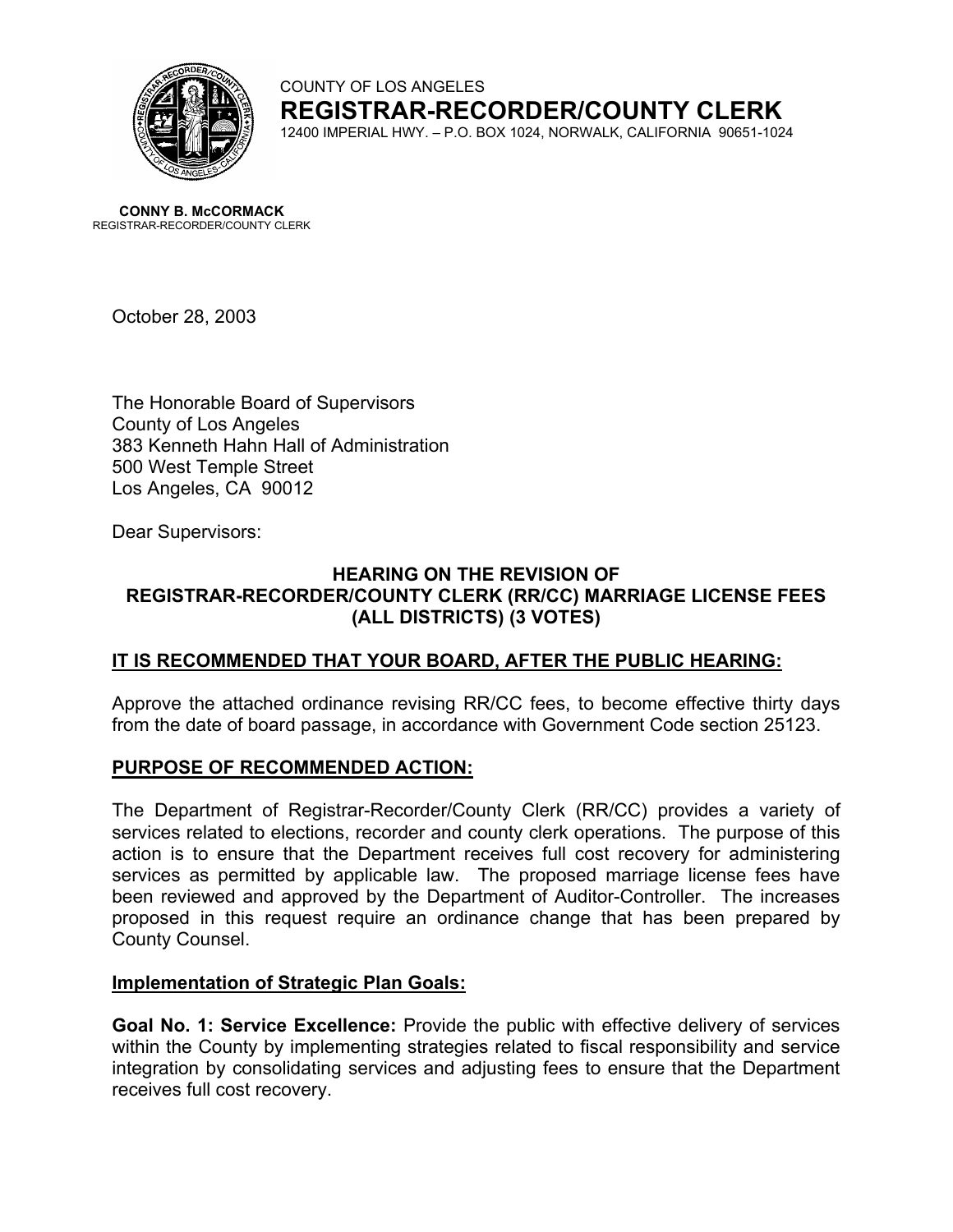The Honorable Board of Supervisors 2003 Page 2

**Goal No. 4: Fiscal Responsibility:** Ensure the County's fiscal responsibility by effectively managing and enhancing current fiscal strategies as well as pursuing existing revenue options.

# **JUSTIFICATION:**

Government Code section 54985 authorizes a county board of supervisors to set a fee in the amount reasonably necessary to recover the cost of providing any product or service. The fees described below no longer reflect the Department's actual cost and therefore should be revised to include current costs for employee salaries and benefits, supplies and equipment usage.

## *REGULAR MARRIAGE LICENSE AND DUPLICATE*

To obtain a marriage license, by law both bride and groom must appear in person at either the RR/CC Headquarters or field offices and complete the application, provide proof of identity and age documents such as a driver's license or passport and pay the required fee of sixty-seven dollars (\$67). Applicants are not required to disclose a blood test, health certificate, proof of California residence, or citizenship to obtain a marriage license. The marriage license is valid for 90 days for use throughout the State. Applicants who lose or destroy their marriage license may apply for a duplicate license for a fee of five dollars (\$5).

County Code section 2.32.100 was last revised in 1995 and no longer reflects current costs. Upon review of the fee by the Auditor-Controller, it has been determined that the appropriate fee for a regular marriage license is seventy dollars (\$70) and the fee for issuing a duplicate regular marriage license is twelve dollars (\$12).

## *CONFIDENTIAL MARRIAGE LICENSE AND DUPLICATE*

Applicants living together as husband and wife may request a confidential marriage license, which upon being recorded by the County of Los Angeles, will remain unavailable to the public with the exception of specified conditions. A confidential marriage license must be obtained by the bride and groom, who must appear in person at either the RR/CC Headquarters or field offices and complete the appropriate application, provide proof of identity and age documents such as a driver's license or passport and pay the required fee of sixty-nine dollars (\$69). Applicants are not required to disclose a blood test, health certificate, proof of California residence, or citizenship to obtain a marriage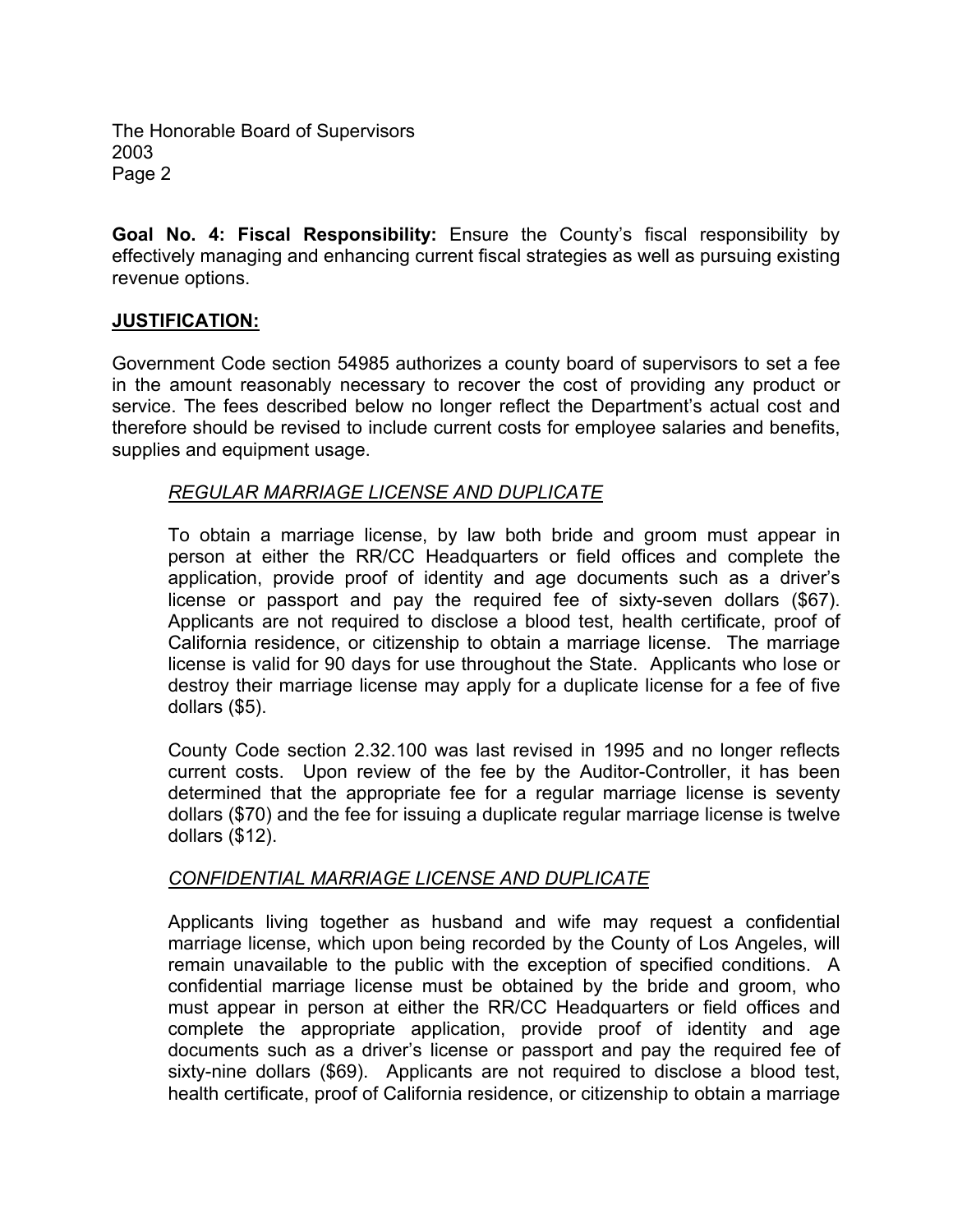The Honorable Board of Supervisors 2003 Page 3

> license. The marriage license is valid for 90 days for use in Los Angeles County only. Applicants who lose or destroy their marriage license may apply for a duplicate license for a fee of five dollars (\$5).

> County Code section 2.32.100 was last revised in 1995 and no longer reflects current costs. Upon review of the fee, it has been determined that the appropriate fee for a confidential marriage license is seventy dollars (\$70) and the fee for issuing a duplicate confidential marriage license is twelve dollars (\$12).

### **FISCAL IMPACT:**

Approval of these revised fees will increase Departmental revenue by approximately \$79,000 for the period January 1, 2004 through June 30, 2004, and will not affect net County cost (NCC). It should be noted that \$37.00 of each Regular Marriage License and \$32.00 of each Confidential Marriage License are paid out as surcharges to both the State of California and other County Departments and are therefore not reflected in revenue totals.

#### **FINANCING:**

The proposed fees will not affect the Departmental budgeted NCC.

## **FACTS AND PROVISIONS/LEGAL REQUIREMENTS:**

The Department of Registrar-Recorder/County Clerk is requesting approval for the proposed fee increases. Government Code section 54985 provides that a county board of supervisors shall have the authority to increase a fee in the amount necessary to recover the cost of providing any product or service. County Counsel has prepared the attached required ordinances that incorporate the proposed fees and revisions.

Prior to adopting an ordinance, resolution, or other legislative enactment adopting a new fee or approving an increase in an existing fee, Government Code section 66018 requires a local agency to hold a public hearing, at which oral or written presentations can be made. The Board of Supervisors' Executive Office, in accordance with section 6062(a) of the Government Code, published an official notice of the time and place of said meeting, including a general explanation of the fees to be established or revised.

All fees have been reviewed and approved by the Auditor.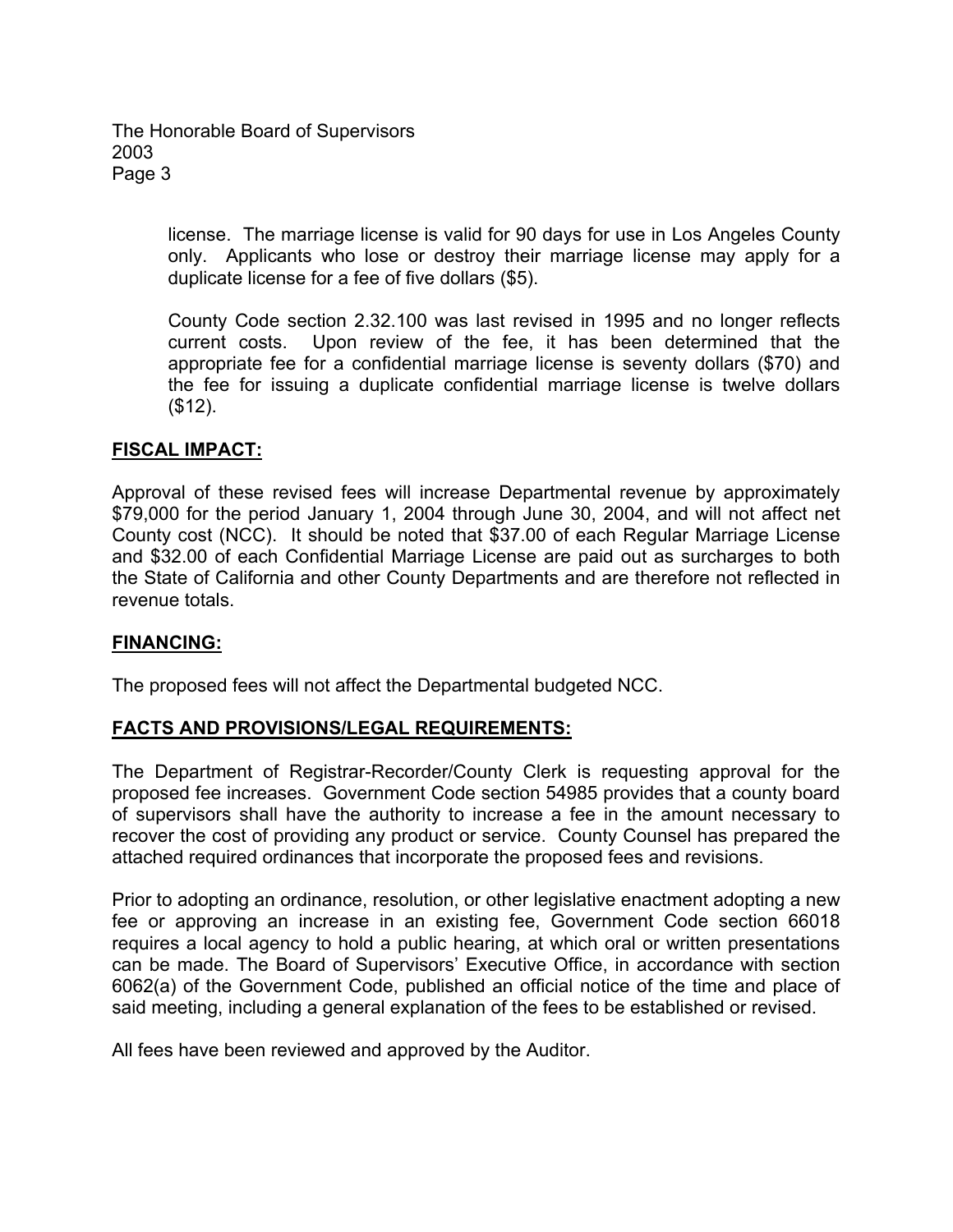The Honorable Board of Supervisors 2003 Page 4

# **IMPACT ON CURRENT SERVICES:**

The proposed fees will not impact current services provided by the Department.

Respectfully submitted,

CONNY B. McCORMACK Registrar-Recorder/County Clerk

CMC:KC:ds:eb

**Attachments** 

c: Chief Administrative Office Executive Officer, Board of Supervisors Auditor-Controller County Counsel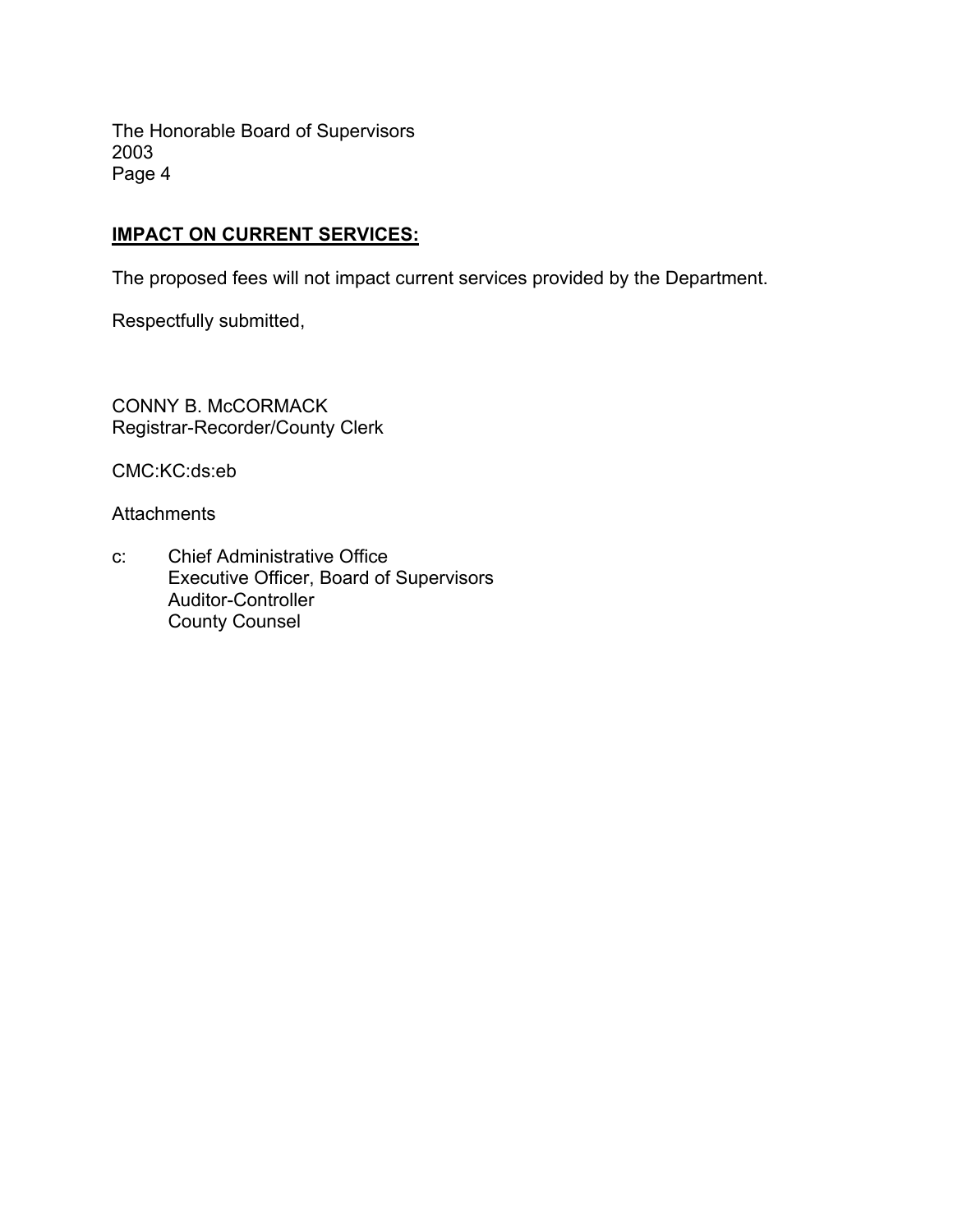

# **NOTICE OF PUBLIC HEARING PROPOSED REVISION OF FEES DEPARTMENT OF REGISTRAR-RECORDER/COUNTY CLERK**

In accordance with Government Code Section 66018, notice is hereby given that a public hearing will be held by the Board of Supervisors of the County of Los Angeles in the matter of revising Registrar-Recorder/County Clerk fees. Said hearing will be held on October 28, 2003, in the Hearing Room of the Board of Supervisors, Room 381, Kenneth Hahn Hall of Administration, 500 West Temple Street (corner of Temple Street and Grand Avenue), Los Angeles, CA 90012. Further notice is given that the Board of Supervisors may continue this hearing.

The Board of Supervisors will consider and may adopt the following proposed fee changes:

# **Fee Revisions**

It is recommended that County Code section 2.32.100 be revised to increase the fee for Regular Marriage Licenses from \$67 to \$70 and Confidential Marriage Licenses from \$69 to \$70. The fee for a Regular Marriage License Duplicate will increase from \$5 to \$12 and the fee for Confidential Marriage License Duplicate will increase from \$5 to \$12.

Written comments may be sent to the Executive Office of the Board of Supervisors. For further information please call (213) 738-3040.

Para informacion en español, por favor llame al telefono (213) 738-2952.

**VIOLET VARONA-LUKENS**  Executive Officer-Clerk of The Board of Supervisors